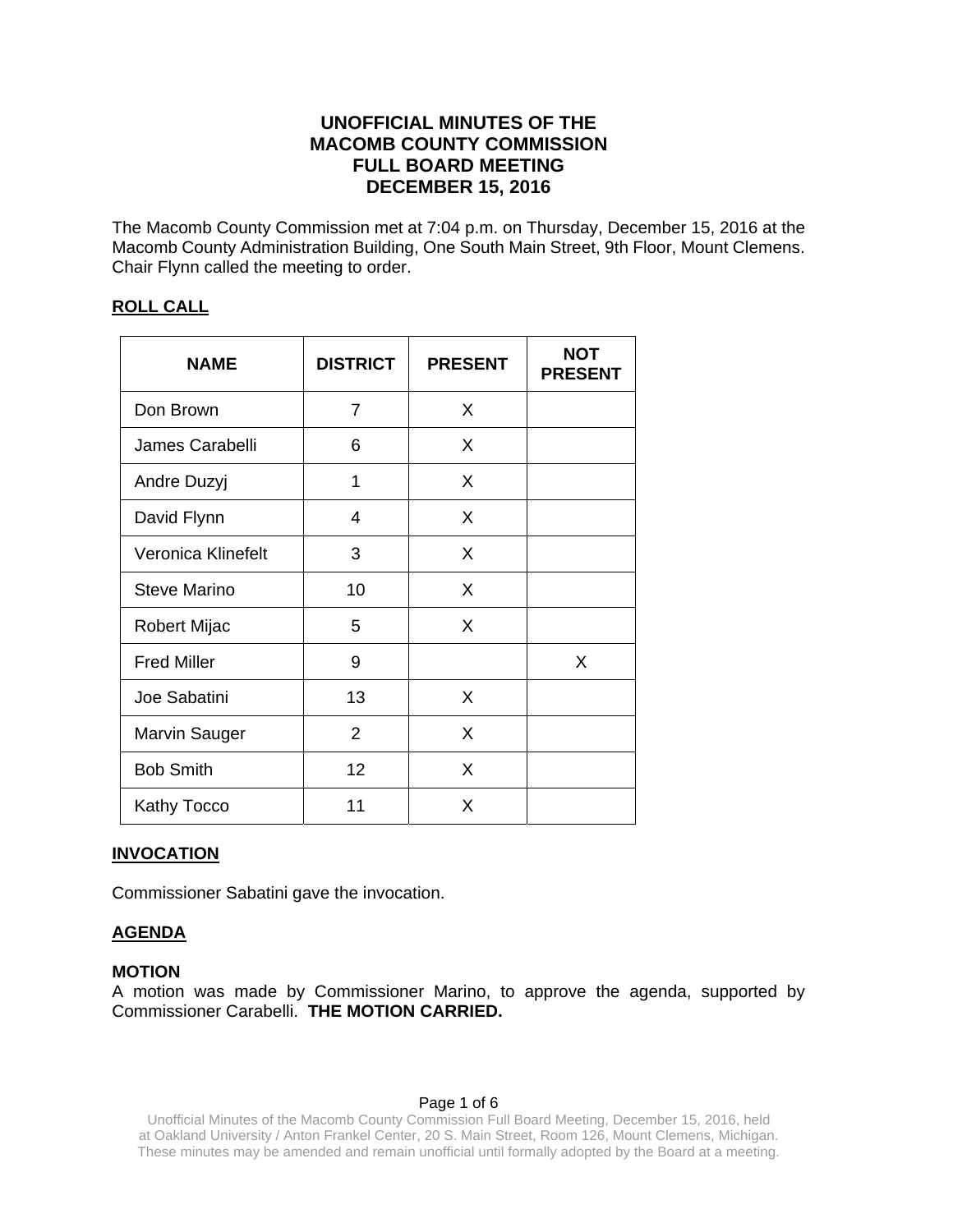### **MINUTES**

A motion was made by Commissioner Marino, to approve the minutes dated December 8, 2016, supported by Commissioner Sauger. **THE MOTION CARRIED.** 

### **PUBLIC PARTICIPATION**

None

## **ADOPTION OF PROCLAMATIONS**

### **MOTION**

A motion was made by Commissioner Carabelli to approve the Proclamations in their entirety, supported by Commissioner Smith. **THE MOTION CARRIED.** 

- **R16-252** Commending Juanita Fanto for nearly 50 years of dedicated service to PLWH (offered by Commissioner Duzyj)
- **R16-253** Commending William Misterovich for serving as Chief Deputy Public Works Commissioner (offered by all commissioners)
- **R16-254** Commending Bob Hoepfner for serving as Macomb County Director of Roads (offered by all commissioners)
- **R16-255** Commending Anthony V. Marrocco for serving as Macomb County Public Works Commissioner (offered by all commissioners)
- **R16-256** Commending Carmella Sabaugh for serving as Macomb County Clerk Register of Deeds (offered by all commissioners)
- **R16-257** Commending Fred Miller for serving as Macomb County Commissioner (offered by all commissioners)
- **R16-258** Commending Steve Marino for serving as Macomb County Commissioner (offered by all commissioners)
- **R16-259** Commending Joe Sabatini for serving as Macomb County Commissioner (offered by all commissioners)
- **R16-260** Commending Kathy D. Vosburg for serving as Macomb County Commissioner (offered by all commissioners)

# **APPOINTMENTS**

OCE Appointment with BOC Concur:

- a) Friend of the Court Advisory Committee
	- 1 vacancy; 3 year term beginning January 1, 2017 thru December 31, 2019

# Page 2 of 6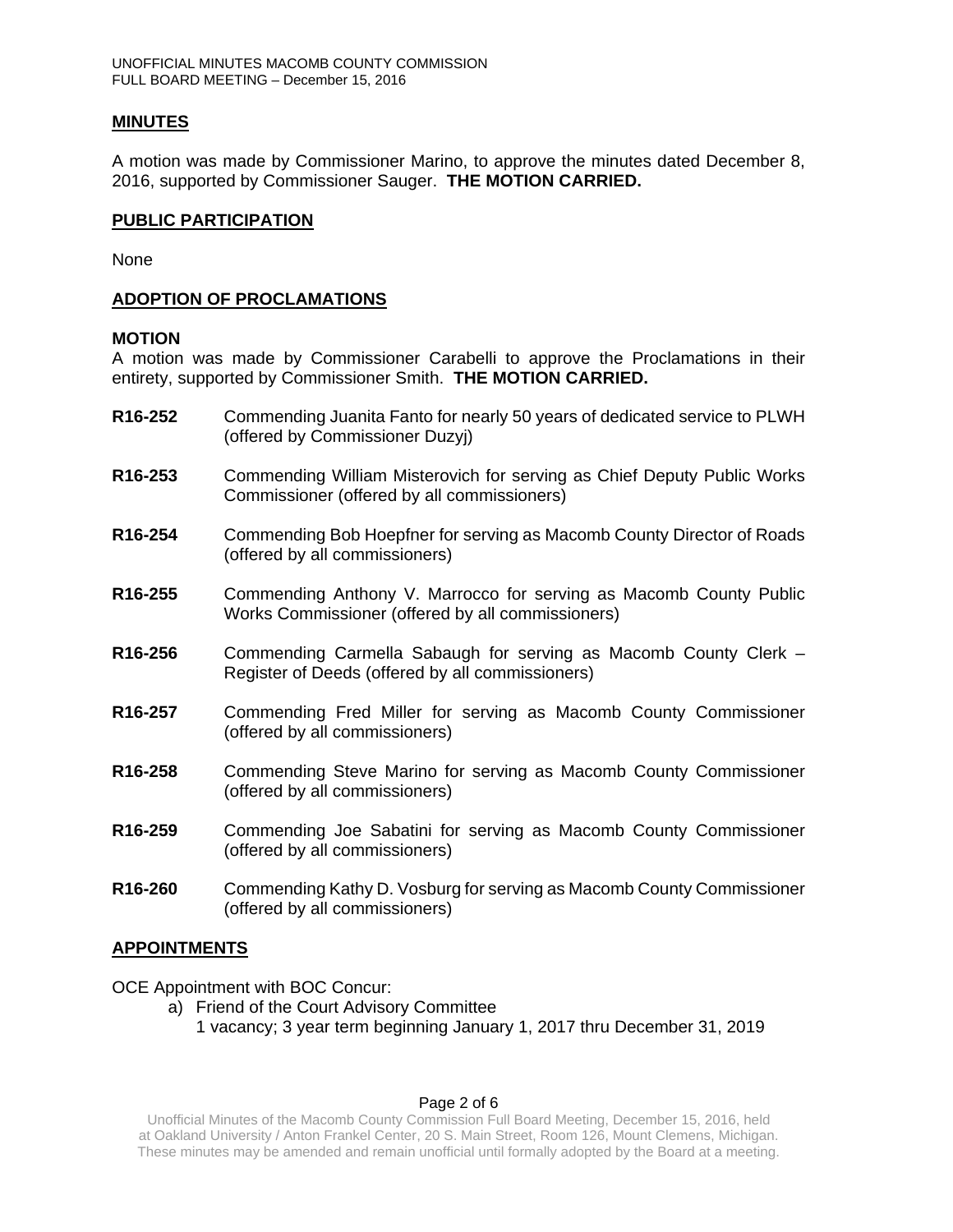- **R16-261** A motion was made by Commissioner Smith, to approve the re-appointment of Jill M. Thomas-Little to the FOC Advisory Committee, supported by Commissioner Duzyj. **THE MOTION CARRIED.**
- BOC Chair Appointment with Board Concur:
	- a) Area Agency on Aging 1B 2 vacancies; 2 year term beginning January 1, 2017 thru December 31, 2018
- **R16-262** A motion was made by Commissioner Marino, to approve the re-appointment of Sandra Hann to continue serving in the designation of "Older Adult Representative" of the Area Agency on Aging 1-B, supported by Commissioner Smith.

### **THE MOTION CARRIED.**

## **INFRASTRUCTURE AND ECONOMIC DEVELOPMENT COMMITTEE – 12-13-16**

The reading of the recommendations from the Infrastructure and Economic Development Committee meeting was waived and a motion was made by Commissioner Mijac, supported by Commissioner Klinefelt, to adopt the committee recommendations in their entirety.

- **R16-263** Approve the MDOT State Trunkline Maintenance Contract outlining scope of work and price schedules for crews to maintain state highways. Further, A Copy Of This Board Of Commissioners' Action Is Directed To Be Delivered Forthwith To The Office Of The County Executive.
- **R16-264** Approve the MDOT Traffic Operations Center Contract outlining CMAQ funding for the continued operations of the TOC at the Department of Roads. Further, A Copy Of This Board Of Commissioners' Action Is Directed To Be Delivered Forthwith To The Office Of The County Executive.
- **R16-265** Approve the MDOT Contract outlining the scope of project and cost for widening of North Avenue from Hall Road to 21 Mile Road. Further, A Copy Of This Board Of Commissioners' Action Is Directed To Be Delivered Forthwith To The Office Of The County Executive.
- **R16-266** Approve the Budget Amendment of \$100,000 to be added to the Capital Improvements line item of the Department of Roads 2016 – 2017 budget. Further, A Copy Of This Board Of Commissioners' Action Is Directed To Be Delivered Forthwith To The Office Of The County Executive.
- **R16-267** Approve the Annual Contracts for Animal Services to be distributed to Sterling Heights, Mt. Clemens and Warren. Further, A Copy Of This Board Of Commissioners' Action Is Directed To Be Delivered Forthwith To The Office Of The County Executive.
- **R16-268** Ratify the January 1, 2017 to December 31, 2019 Collective Bargaining Agreement as tentatively agreed to and ratified by the Police Officers Labor Council – Captains/Chief of Staff. Further, A Copy Of This Board Of

### Page 3 of 6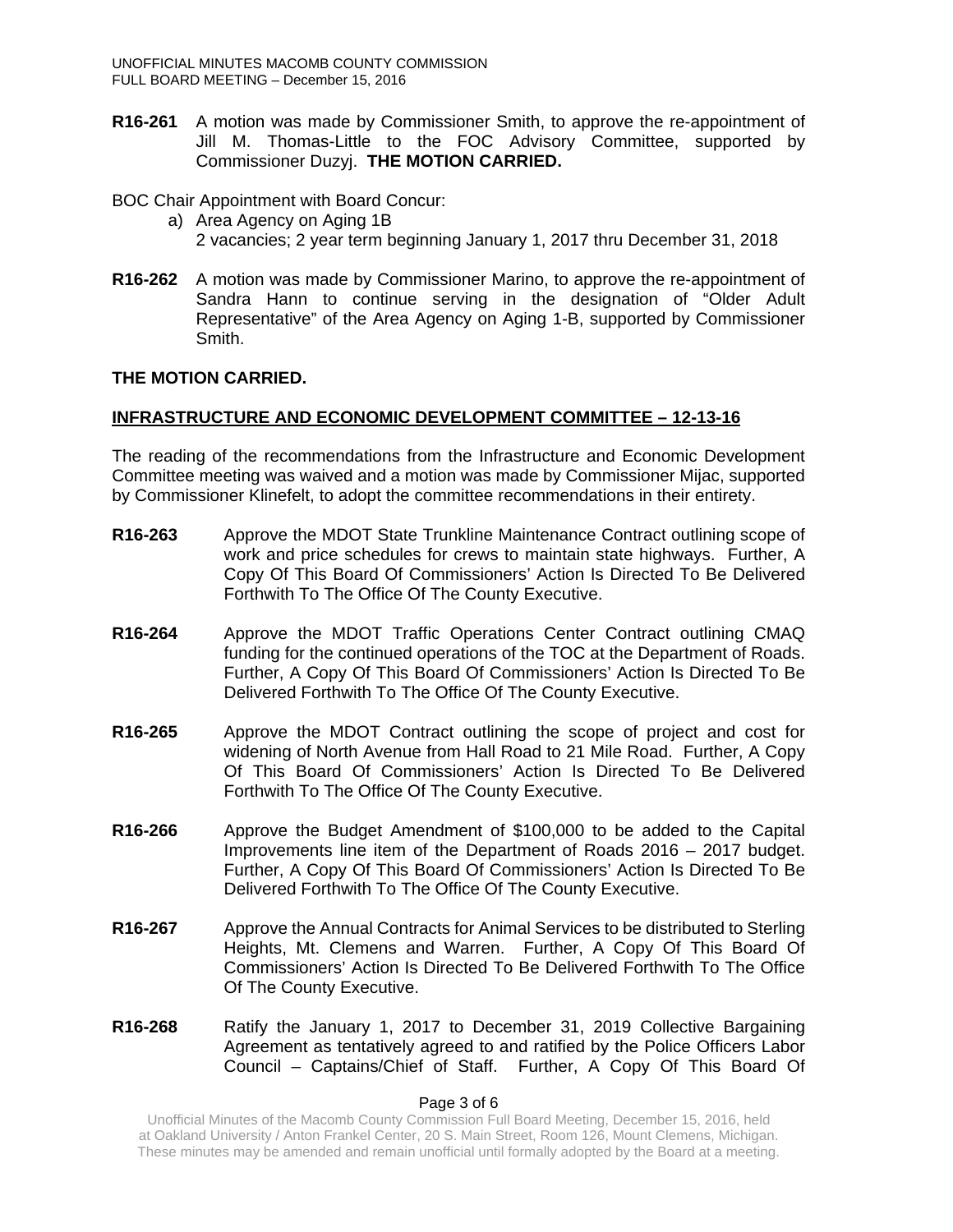Commissioners' Action Is Directed To Be Delivered Forthwith To The Office Of The County Executive.

- **R16-269** Ratify Collective Bargaining Agreements from January 1, 2017 to December 31, 2019 as tentatively agreed to and ratified by the following bargaining groups: Administrative and Technical Employees Association (Adtech), Macomb County Environmental Health Association, Michigan Nurses Association and Road Technicians Association. Further, A Copy Of This Board Of Commissioners' Action Is Directed To Be Delivered Forthwith To The Office Of The County Executive.
- **R16-270** Approve the 2016 Budget Amendment in the amount of \$3,681,385, as a result of recently ratified Collective Bargaining Agreements for the Years 2017 – 2019. Further, this budget action addresses budgetary issues only. It does not constitute the Commission's approval of any County contract. If a contract requires Commission approval under the County's Contracting Policy or the County's Procurement Ordinance, such approval must be sought separately. Further, A Copy Of This Board Of Commissioners' Action Is Directed To Be Delivered Forthwith To The Office Of The County Executive.
- **R16-271** Approve the 2017 Budget Amendment in the amount of \$2,694,290, as a result of recently ratified Collective Bargaining Agreements for the Years 2017 – 2019. Further, this budget action addresses budgetary issues only. It does not constitute the Commission's approval of any County contract. If a contract requires Commission approval under the County's Contracting Policy or the County's Procurement Ordinance, such approval must be sought separately. Further, A Copy Of This Board Of Commissioners' Action Is Directed To Be Delivered Forthwith To The Office Of The County Executive.

# **THE MOTION CARRIED.**

# **RECOMMENDATION FROM OCE**

- a) My Community Dental Centers Lease Agreement / Health Department
- **R16-272** A motion was made by Commissioner Duzyj, to approve the Lease Agreement between the County and My Community Dental Centers for the Dental Center space at the Health Department's Southwest Health Center in Warren, supported by Commissioner Sauger.

# **THE MOTION CARRIED.**

# **RECOMMENDATION FROM OCE:**

Approve the following 2017 Healthcare Contract Renewals and Corresponding Budget Adjustments:

- a) HAP HMO
- b) Blue Care Network

### Page 4 of 6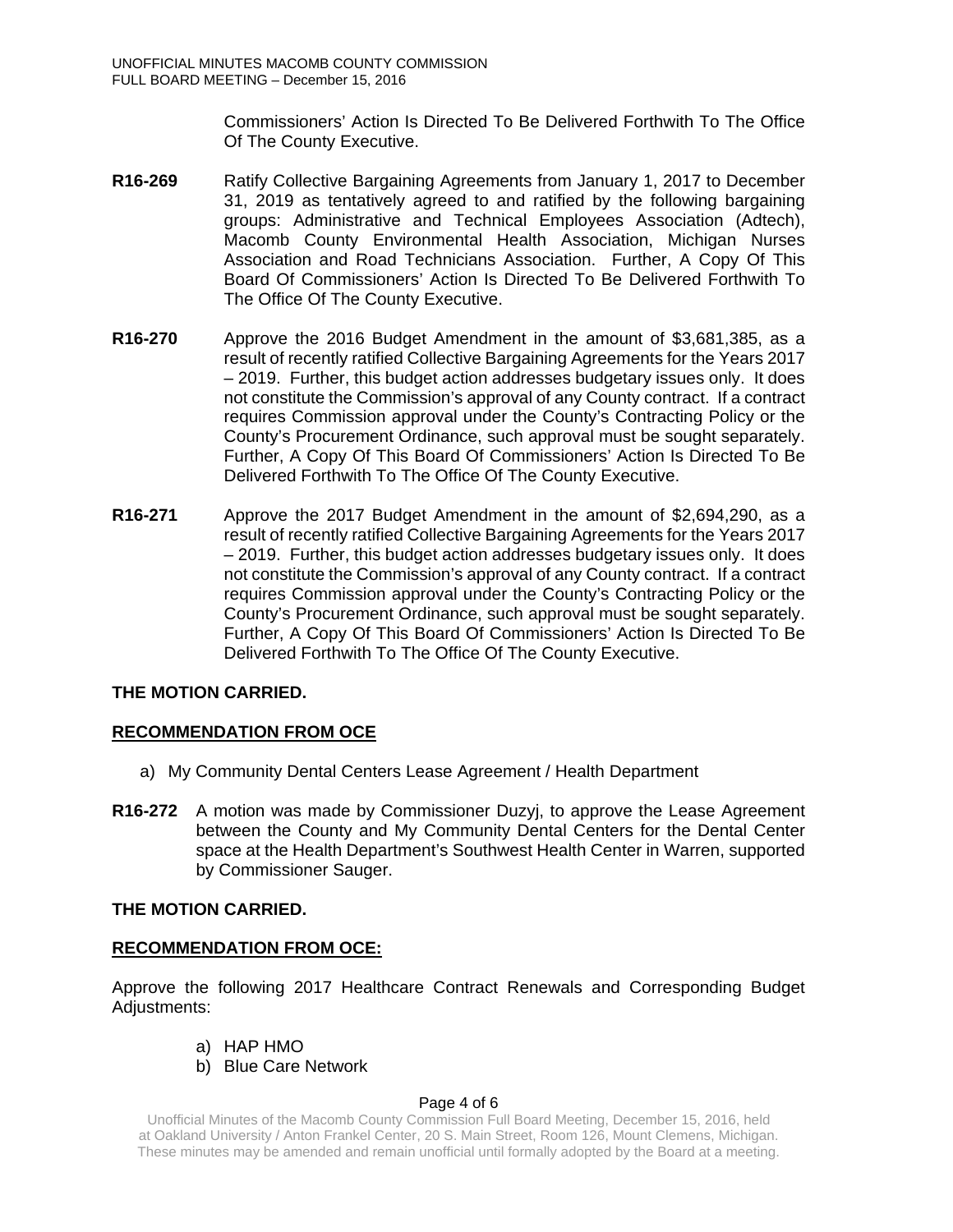- c) Blue Cross Blue Shi8eld Administrative & Stop-Loss Fees
- d) Blue Cross Blue Shield Medicare Advantage Insurance Plan
- **R16-273** A motion was made by Commissioner Tocco, to approve the 2017 HAP HMO Renewals, 2017 BCN Renewals, 2017 BC/BS Administrative & Stop/Loss Fees Contract and the 2017 BC/BS Medicare Advantage Insurance Plan Renewal for the period 1/1/17 through 12/31/17. Total contract value is \$10,245,864 based on 1,900 contracts, supported by Commissioner Mijac.

## **THE MOTION CARRIED.**

## **PRESENTATION OF PROCLAMATIONS**

Chair Flynn presented the proclamations.

## **NEW BUSINESS**

Commissioner Sauger spoke to Kathy Vosburg about her accomplishments.

Commissioner Brown also gave kudos to Kathy Vosburg.

Commissioner Tocco spoke about serving with Kathy Vosburg on the CMH Board.

Commissioner Smith spoke about the 4 commissioners that are leaving and all of their valuable knowledge that was brought to the table.

Commissioner Carabelli spoke to Bob Hoepfner, Jim Jacobs, Kathy Vosburg and the Commissioners that are leaving about their accomplishments.

Commissioner Klinefelt spoke about Kathy Vosburg, Joe Sabatini and Steve Marino.

# **PUBLIC PARTICIPATION**

Mark Deldin, Deputy Executive, 41258 Windmill, Harrison Twp.

### **CHAIRMAN'S COMMENTS**

Chair Flynn spoke about his time as Chair. Thanked his staff, Scott Smith and parents. Thanks residents of Sterling Heights for voting for him.

### Page 5 of 6

Unofficial Minutes of the Macomb County Commission Full Board Meeting, December 15, 2016, held at Oakland University / Anton Frankel Center, 20 S. Main Street, Room 126, Mount Clemens, Michigan. These minutes may be amended and remain unofficial until formally adopted by the Board at a meeting.